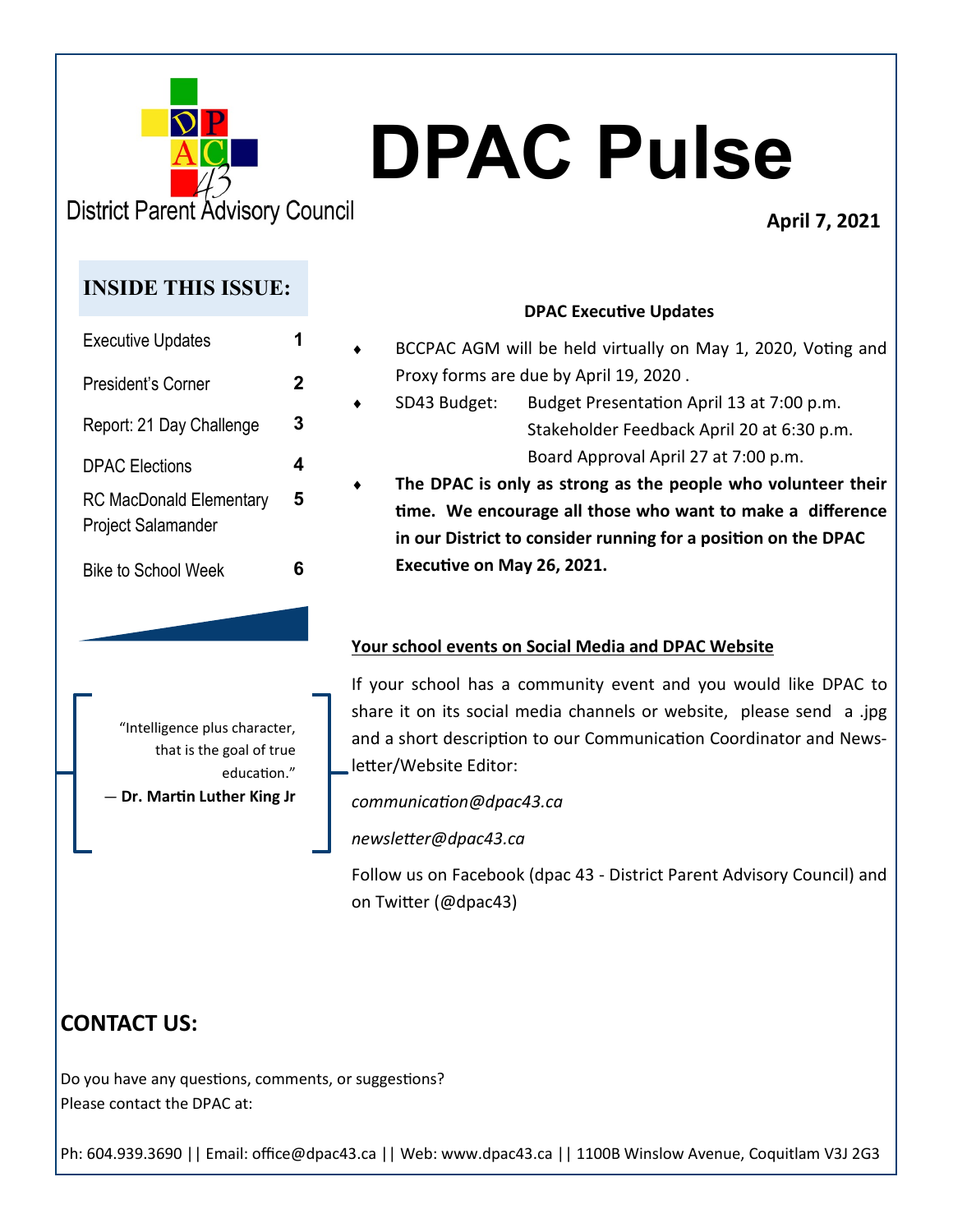

# **DPAC Pulse**

**April 7, 2021**

#### **Page 2**

### **President's Corner, a message from DPAC President**

As we return from spring break, a much-needed relief from a challenging year, the month of April will prove to be one of our busiest yet for this year. We have two DPAC meetings this month, the last two before our Annual General Meeting on May 26, three school board meetings involving the 2021-2022 budget process and as the month wraps up, we start May with the BCCPAC AGM. We invite you to attend and participate in all of these as your schedule allows.

In the midst of all this busyness it's hard not to reflect on where we were a year ago. We've now been meeting online for a year. It's impressive to see how this has increased our attendance numbers and helped us to reach more parents with our presentations. However, as I've spoken to some of our regular attendees, it's clear that the one thing we've lost is the personal contact, the parking lot chats, and the social community that was a regular part, and some might say the most important aspect of PAC meetings. We hope this next meeting, with a planned open forum, will help us to make these connections with one another again until we are all back to meeting in person.

### **Mask Protocols**

Provincial Health Officer Dr. Bonnie Henry announced on March 29 that, as a result of an increase in new COVID-19 cases province-wide and a higher prevalence of variants of concern, strengthened guidelines for school settings are to be implemented. The revised guidelines support mask wearing for all students in grades 4-12 and all staff in schools. Students K-3 are encouraged to wear a mask indoors but are not required to do so – mask wearing remains a personal or family/caregiver choice for very young students. All students Grades 4-12 are required to wear a mask inside schools both within and outside their learning group.

# **CONTACT US:**

Do you have any questions, comments, or suggestions? Please contact the DPAC at: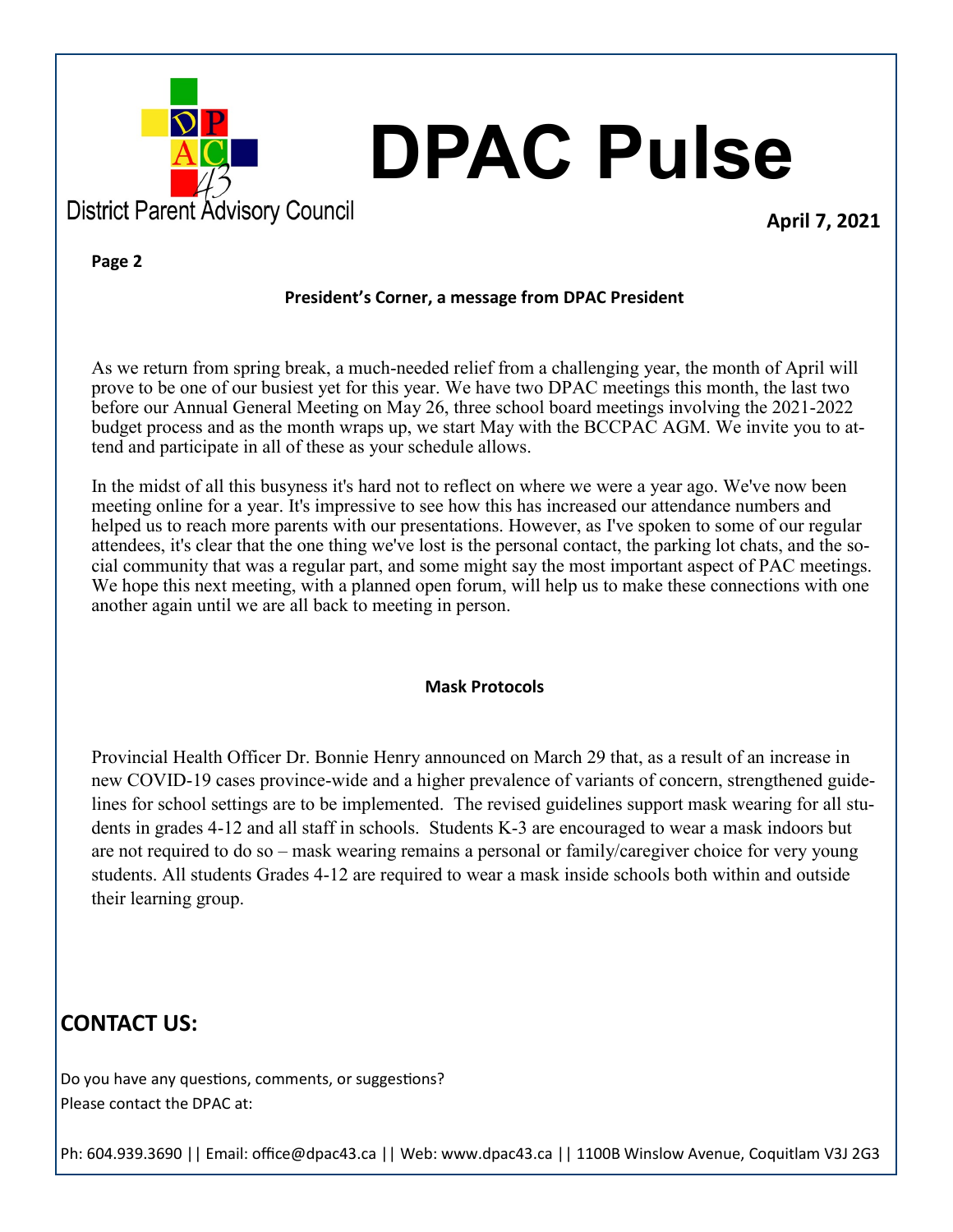

#### **Page 3**

### **Stemming the Tide of Racial Bias in Our Community: A 21-Day Challenge**

(DPAC43 Equity, Diversity & Inclusion Committee - Tara Lyons, Rosey Manhas and Judith Obatusa)

*I was in my daughter's school to attend a show she was involved in. During an intermission, I walked out to get some air. On my way out one of their vice principals stopped me to inform me that they were missing money from a student's bag in the dressing room and that I should ask my daughter. I told him I will, but for the rest of the show, I kept thinking and asking myself why he had to stop me to ask such a question. My daughter was upset about it when I told her because in her interactions with that vice principal, she had also experienced his "official mistreatment". The "stolen money" was later found in the owner's bag.* 

This example of a microaggression happened in an SD43 school to a person of colour and is one of the ways that racial bias comes across.

Commonplace verbal and behavioral [indignities,](https://en.wikipedia.org/wiki/Microaggression) whether intentional or unintentional, that communicate hostile, derogatory, or negative attitudes toward stigmatized or culturally marginalized groups is the discomfort that racialized people face daily, and sadly in the school community as well.

The DPAC43 21-Day Racial Equity Habit Building Challenge is one way that the SD43 District Parent Advisory Council believes that we can stem the tide of racial bias in our school communities.

The Challenge, adapted from [Dr. Eddie Moore Jr](https://www.eddiemoorejr.com/21daychallenge)'s concept, was hosted by the DPAC43 Equity, Diversity & Inclusion (EDI) Committee from March 1 – 21, 2021. Almost 350 people joined the Challenge Facebook group where each day participants were encouraged to action one activity from a list of 2 to 3, to further their understanding of power, privilege, supremacy, oppression and equity. March 21 was deliberately chosen as the end of the DPAC43 21-Day Challenge because it is the United Nations International Day for the Elimination of Racial Discrimination.

Activities in the 21-Day Plan included suggestions for readings, podcasts, videos, observations, and ways we can act in our communities and schools to combat racism.

Some of the articles in the challenge included the impact racism in schools has on students. Racial bias in school officials affects how they interact with students and their parents. It also affects how they interpret the

# **CONTACT US:**

Do you have any questions, comments, or suggestions? Please contact the DPAC at: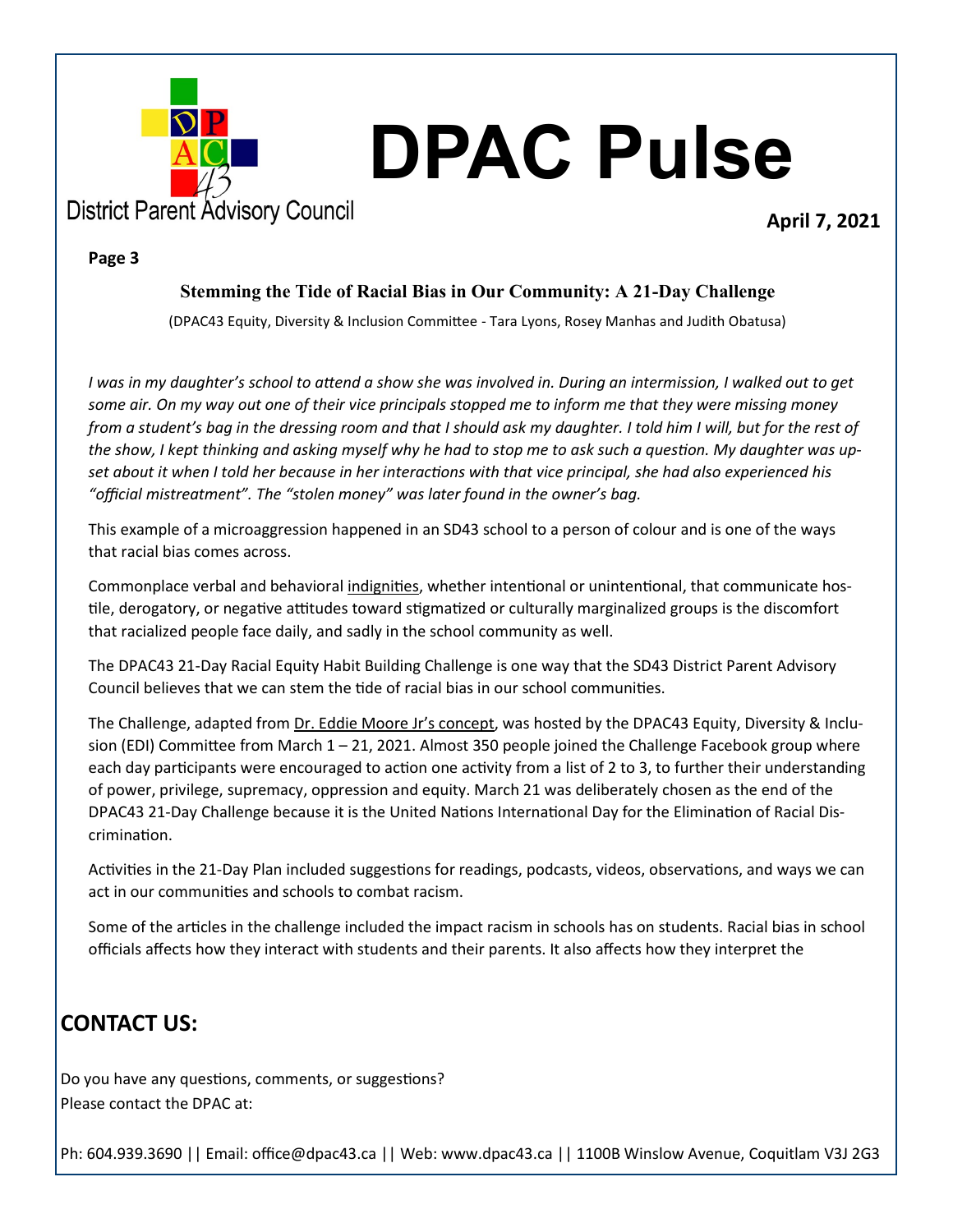# **21-Day Challenge**

behaviour of students and mete out discipline. This enables increased bullying from the peers of the affected students and leads to a cycle of frustration and disruption for both the students and the school.

The DPAC43 21-Day Racial Equity Habit Building Challenge gave us an opportunity to confront our biases, challenge racial stereotyping and perpetuate change. The posts were eye opening, and the conversations were stimulating.

Thanks to everyone who signed up and participated!

# Here is some feedback from the challenge:

*Thank you! Really appreciated the links to books and articles, and also to social media - it will bring in new thoughts and perspectives all year.*

*Thank you so much for all your efforts! I have learned so much.*

*Thank you all for doing this. We've expanded our knowledge and will continue to learn more*

*Thank you for putting this together. I have learned so much. I still have more work to do.*

*Thank you … for doing so much work to make this an opportunity for so many of us to learn. What I am walking away with, is more resources to leverage in my own un/learning, AND the commitment that I also need to ACT, as we all do! Learning is a great tool (and a privilege), and without action, commitment and changed behaviours we continue to be a part of the problem. Know that I am ready, and will continue to* 

*speak out, move our school community forward, and continue to be a better person and ally each day*

*Thank you for all of your hard work and dedication. I have learned a lot through this challenge!*

*Thank you for everything you did to put this together. There is a need to relearn and educate. I have taken so much from this…*

*… It has been an eye opener. Thank you to all the wonderful people who suggested books. Hope to see you awesome people on here next year*

If you would like to learn more from the posts and conversations from the challenge, including some examples of how to act and engage, please visit the DPAC43 21-[Day Racial Equity Habit Building Challenge](https://www.facebook.com/groups/158235196064201?modal=false&should_open_composer=false&hoisted_section_header_type=notifications) Facebook page which will



# **DPAC Elections**

Our elections will be held on May 26th, 2021. All positions from Vice-President to Member at Large are up for election. As we've stated many times, the DPAC is only as strong as the people who volunteer their time. We encourage all those who want to make a difference in our District to consider running for a position on the DPAC Executive.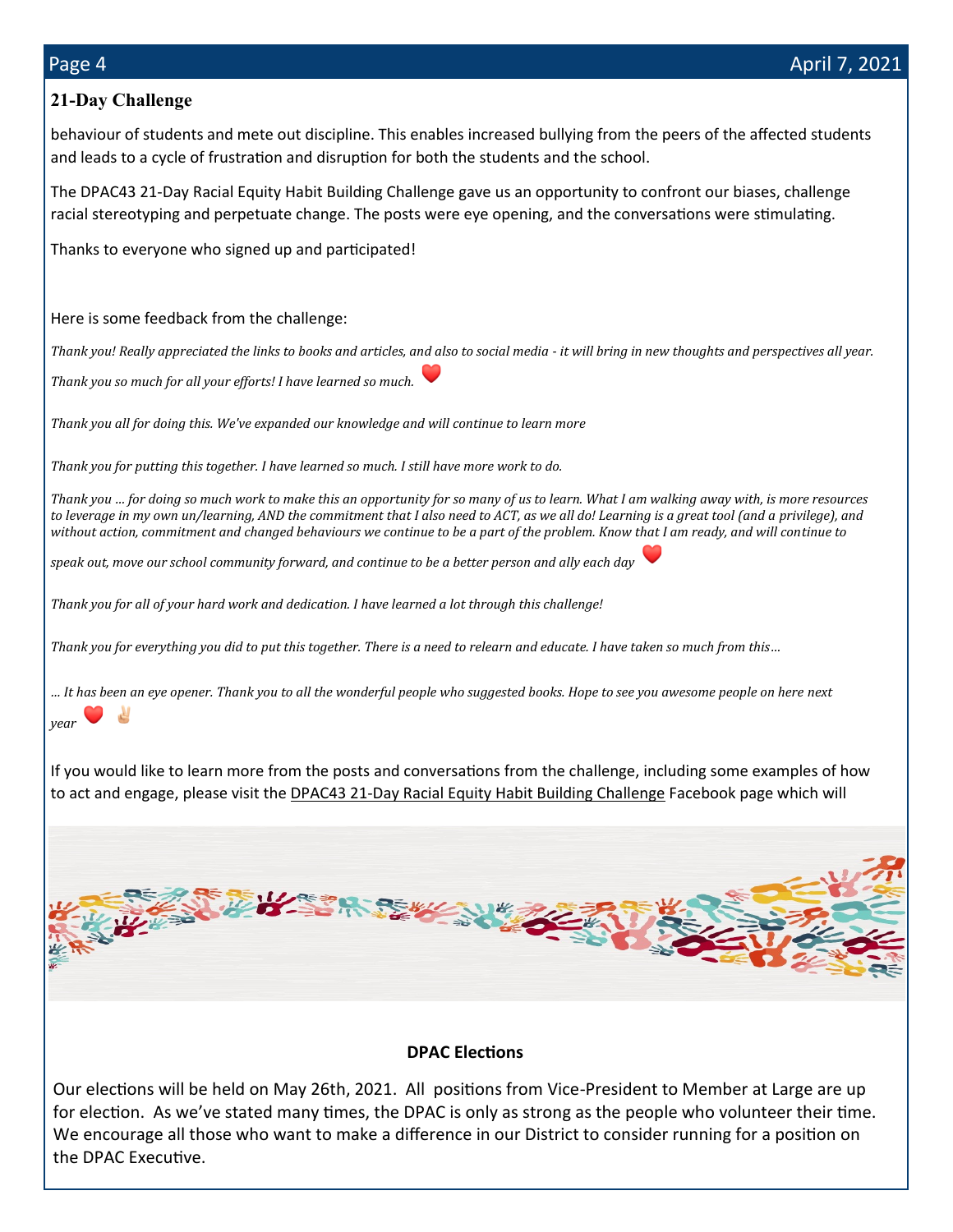

# **DPAC Pulse**

**April 7, 2021**

#### **Page 5**

#### **RC MacDonald Elementary School: Project Salamander 2.0**

Eve Gauthier

RC MacDonald Elementary School is an outdoor learning school located in a 150 year old forest that forms part of an important wildlife greenbelt. This Forest is inhabited by many animals and plants and enjoyed by many two-legged visitors. In January 2019, the forest suffered the sudden loss of over 50 mature cedar trees. This triggered students to ask the adults in their life, the logical question as to "what can we do to help our forest". Project Salamander was ignited, named after a domesticated salamander found clinging to a bag of garbage during a garbage clean up event that removed over 16 cubic yards of illegally dumped garbage in the forest.

Ever since, students, parents and teachers have been creating awareness as to the importance of native biodiversity and reforestation to rebuild lost forest canopy and improve the health of plants animals, and humans. They have endeavoured in garbage clean ups, invasive removals, memorial gardens, nature education, forest walk and talk with City of Coquitlam urban forest supervisor, creation and maintenance of the Salamander trail that circumnavigates the school forest, public outreach including a booth at the Coquitlam Canada Day Festival, grant applications, and requests for plant donations.

These efforts led to many tree and shrub donations from the community. 140 donated plants formed the initial prototype replanting. Just as the world closed due to covid they were awarded a \$3500 grant through Tree Canada via donations from Telus. The Tree People donated many loads of wood chips for mulch, and Tri-City Green Council provided coordination, environment site assessments as well as many plants.

To date they have planted over 500 native trees and shrubs, which accounts for the replanting requirements for half the lost trees. Managing the school forest canopy so that it can adapt to our changing climate is an ongoing endeavour and the involvement of youth, is the best investment we can make for our future.

Project Salamander has been particularly instrumental in providing emotional health benefits, stability and grounding; for all involved during this difficult time. The student signs, banners and drawings displayed throughout the replanting area, has created a school forest museum; enjoyed by many. The intent of sharing their story is to empower others!

The collaborative replanting efforts at RC MacDonald Elementary serve to educate students, teachers

# **CONTACT US:**

Do you have any questions, comments, or suggestions? Please contact the DPAC at: